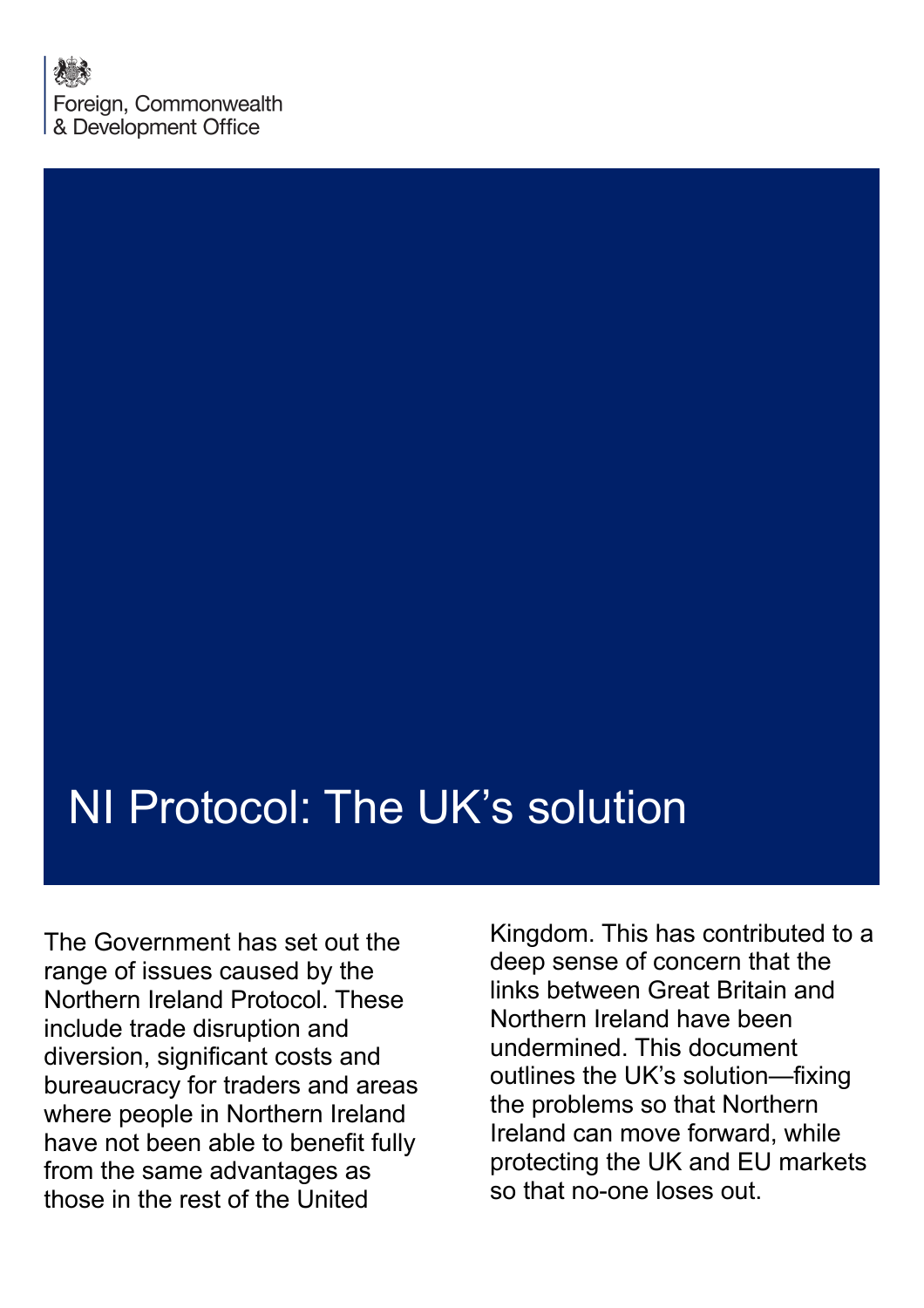# **The UK Approach**

Our preference is to negotiate solutions to the problems being faced by businesses, citizens and communities. Unfortunately, after eighteen months of talks we have not so far been able to agree on an outcome that provides a sustainable basis for operating the Protocol.

But we have made clear and comprehensive proposals which would deliver that sustainability, address the full range of issues raised by the Protocol and restore the balance of the Belfast (Good Friday) Agreement. This document outlines those proposals. In short they would:

- Establish **new "green channel" arrangements** for goods staying in the UK—fixing the burdens and bureaucracy caused by the application of EU customs and SPS rules to all goods at present;
- Establish a **new "dual regulatory" model** to provide flexibility to choose between UK or EU rules removing barriers to trade and managing risks of future divergence between UK and EU rules;
- Ensure the **Government can set UK-wide policies on subsidy control and VAT**—overcoming constraints that have meant NI has not benefited from the same support as other parts of the UK;
- **Deal with the Protocol's unequal governance,** removing the role of the CJEU in dispute settlement and providing the means for UK authorities and courts to set out the arrangements which apply in Northern Ireland

We have also been clear that there are elements of the Protocol which are operating well and which should be preserved—such as on the Common Travel Area and North-South Cooperation.

Given the urgency and seriousness of the problems in Northern Ireland, we will be bringing forward legislation that will enable the sustainable operation of the Protocol in line with these proposals. In parallel we will seek proactively to achieve the same objectives through a negotiated settlement. Our legislation allows us to implement a negotiated agreement. In all scenarios we will remain committed to avoiding a hard border on the island of Ireland, and to respecting the EU's legitimate interest to see its Single Market protected.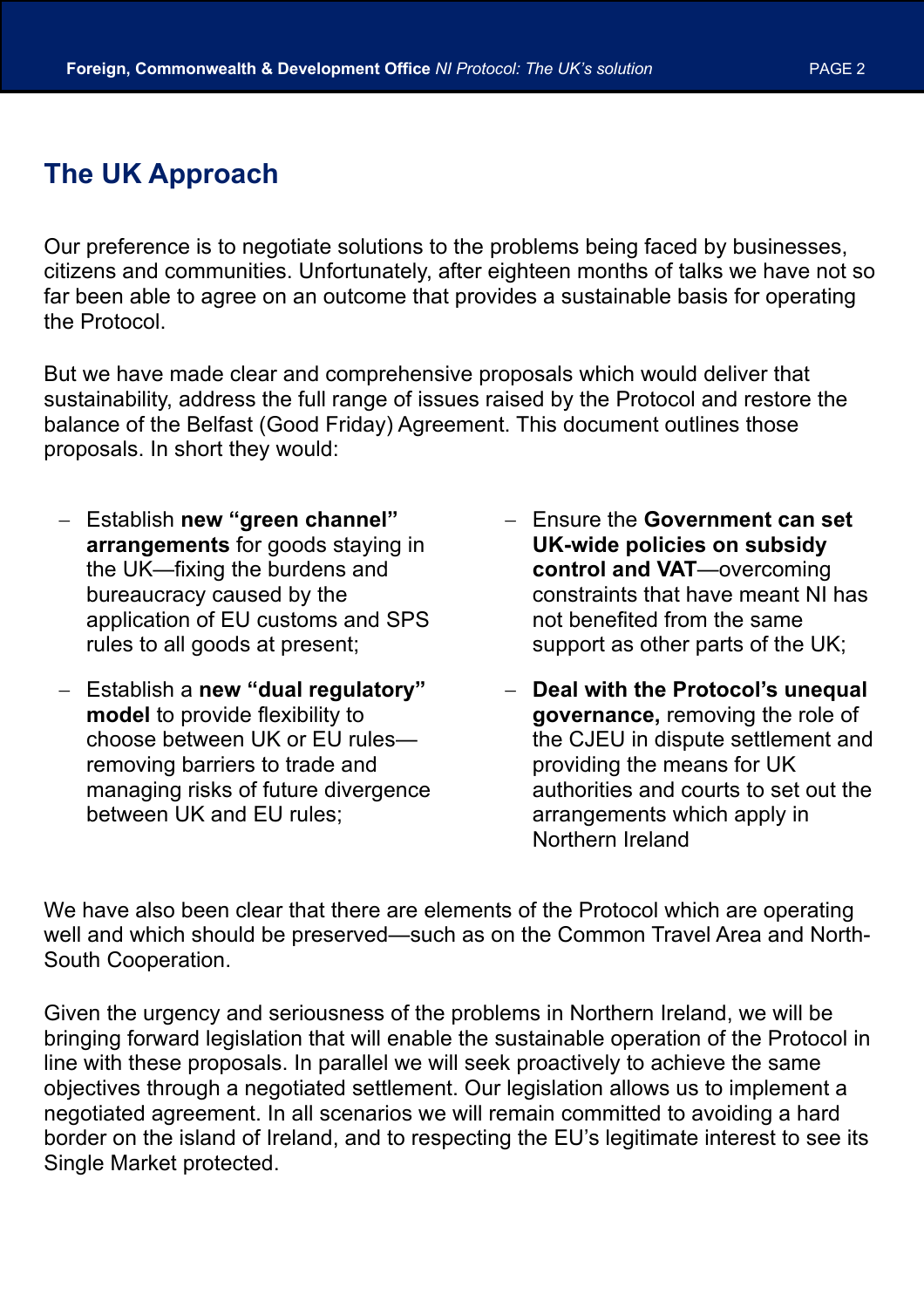# **1. Trade: Customs & Agrifood**

## What is the problem

The UK has always accepted that special arrangements are necessary for the unique situation of Northern Ireland. But NI's place in the UK internal market is being undermined due to the unnecessary checks and paperwork imposed by the Protocol.

The Protocol confirms Northern Ireland's place in the UK's customs territory and internal market.

But it imposes burdensome bureaucracy and paperwork, including full customs processes and onerous SPS import requirements, even for goods staying in the UK and not going to the EU.

- Only a sixth of goods that move into Northern Ireland are determined to be at risk of entering the EU's market—and yet the Protocol subjects them all to the full range of processes. This is disproportionate and unsustainable.
- East-West trade links are critical to the economic success of Northern Ireland. The value of NI goods purchased from GB was more than four times that from Ireland —with GB an essential supplier to businesses and consumers in Northern Ireland.

This has had impacts on costs for businesses and availability for consumers—with the prospect of further disruption for key sectors if existing grace periods are removed.

- Goods relied on for generations, like seed potatoes and other native British plants and trees, can no longer reach NI growers.
- Business surveys note that over a hundred GB retailers have stopped serving customers in Northern Ireland, with warnings that sales volumes would fall by up to a third without grace periods.
- These effects are felt through critical parts of the supply chain, from haulage firms and small businesses through to large retailers.

## Why we need to change the Protocol

The Protocol treats goods going from Great Britain to Northern Ireland as if they were going to another country.

#### **Full international trade processes apply no matter where the goods are destined.**

Articles 5(3) and (4) of the Protocol apply full EU customs, and animal and plant health rules as goods move into Northern Ireland— with only very limited tariff easements for goods 'not at risk' of going into the EU under Article 5(2).

**Businesses in Northern Ireland agree that this framework does not work for internal UK movements and needs to change**. The EU has made proposals in October 2021 for an 'express lane' which were a response to the very significant challenges faced by businesses and consumers. But the conditions and limitations around these 'non-paper' proposals mean that they do not go far enough to make the Protocol sustainable for the future, still leaving:

- customs declarations for every journey irrespective of destination or risk including finding a specific commodity code, from over 7000 items, for every item shipped.
- a system of SPS import requirements with an official process needed for all items on a lorry, and a minimum requirement to physically check a significant proportion of all products, whatever their destination. This is regardless of the stringent traceability rules already in force in the UK which provide a high level of assurance;
- complete bans on the movements of a range of plants, seeds and trees into Northern Ireland.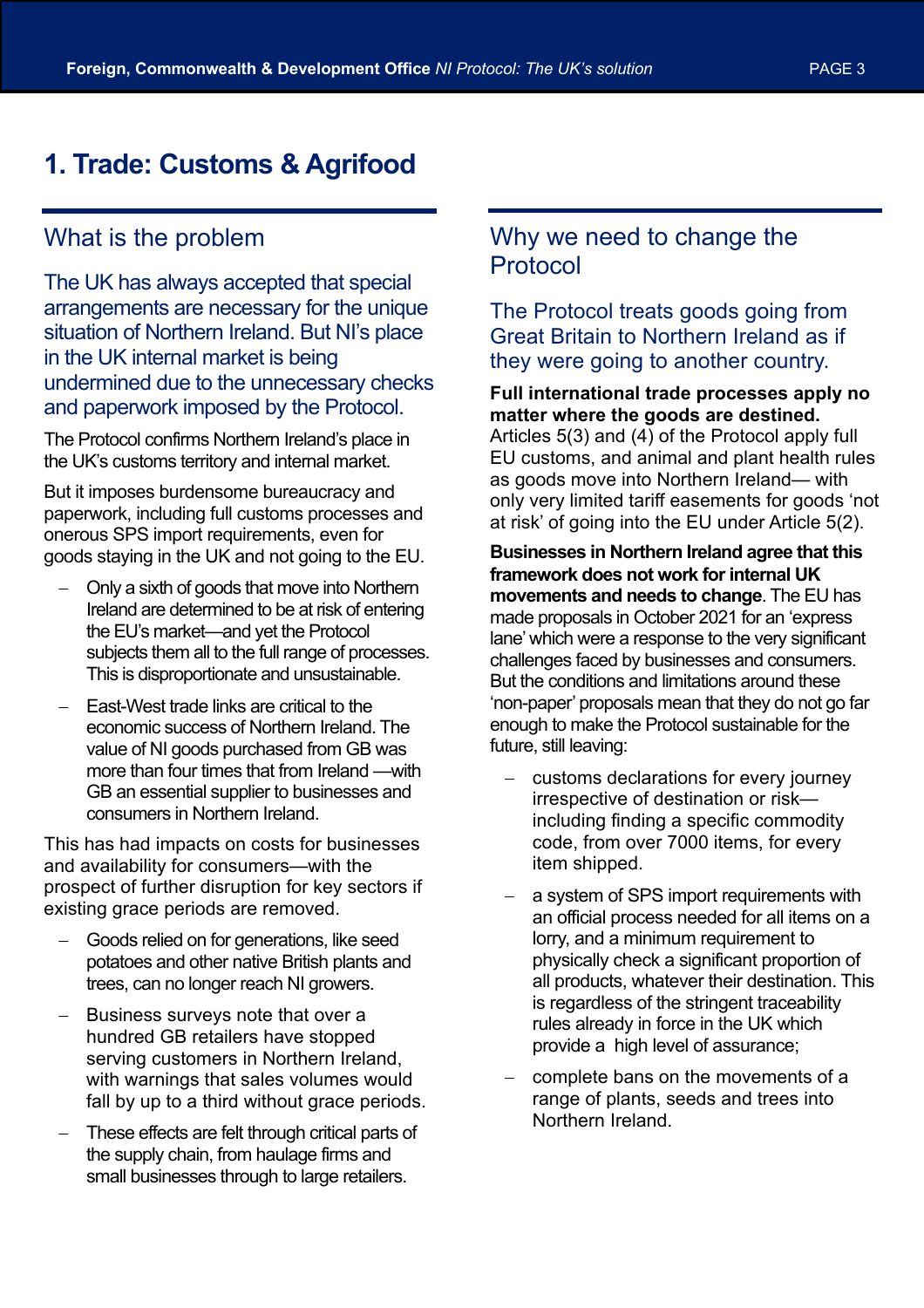- new and unnecessary process requirements on pets—with the prospect of around £250 in certificates and treatments for each movement; and
- declarations on millions of consumer parcels, disrupting day-to-day lives.

These are only the most visible and burdensome requirements, there are many others which individually and collectively have a chilling effect on trade, and affect the viability of East-West trade.

## UK solution

A new green and red lane approach backed by commercial data and a trusted trader scheme—removing burdens on internal UK trade while avoiding a border on the island of Ireland, protecting both markets and vastly reducing burdens for people and businesses.

#### **Green lane for UK goods**

Goods staying in the UK would be freed of unnecessary paperwork, checks and duties, with only ordinary commercial information required rather than customs processes or complex certification requirements for agrifood products

This reduces checks on agri-food goods; removes tariffs on UK trade; and lifts unnecessary bans on goods.

#### **Red lane for EU goods**

Goods going to the EU, or moved by traders not in the new trusted trader scheme, would be subject to full checks and controls and full customs procedures—protecting the EU Single Market.

#### **Trusted trader scheme overseen by UK authorities**

The green lane would be reserved for those in a new, trusted trader scheme covering all goods movements. Traders will provide detailed information on their operations and supply chains to support robust audit and compliance work. Non-commercial goods, such as post and parcels, will automatically go through the green lane without the need for registration.

#### **Strict and substantial penalties**

Traders who abuse the new system will face robust penalties, including civil and criminal charges—and would not be able to use the green lane in the event of non-compliance.

#### **Robust data-sharing**

The UK is already providing more than a million rows of data per week with the EU. In the new model we would continue to share with the EU data assured by the UK government on the operation of the trusted trader scheme and on all goods moving between GB and NI—to monitor the risk of abuse and to allow for risk-led, intelligence sharing and co-operation.

- **Purpose-built IT:** This would be delivered through a purpose-built IT system with information available in real time and well within the time taken to cross the Irish Sea.
- **Green lane**: Sharing standard commercial data provided by traders
- **Red lane**: Sharing more than 110 fields of data collected through customs declarations as per the EU Customs Code.

#### **Rapid risk management**

Where a different order of risk is posed, we will continue to apply controls—just as we did before the UK's departure from the EU (as on live animals). UK and EU authorities would work together, under a new bespoke biosecurity assurance framework, to manage arrangements for goods that pose a different order of risk.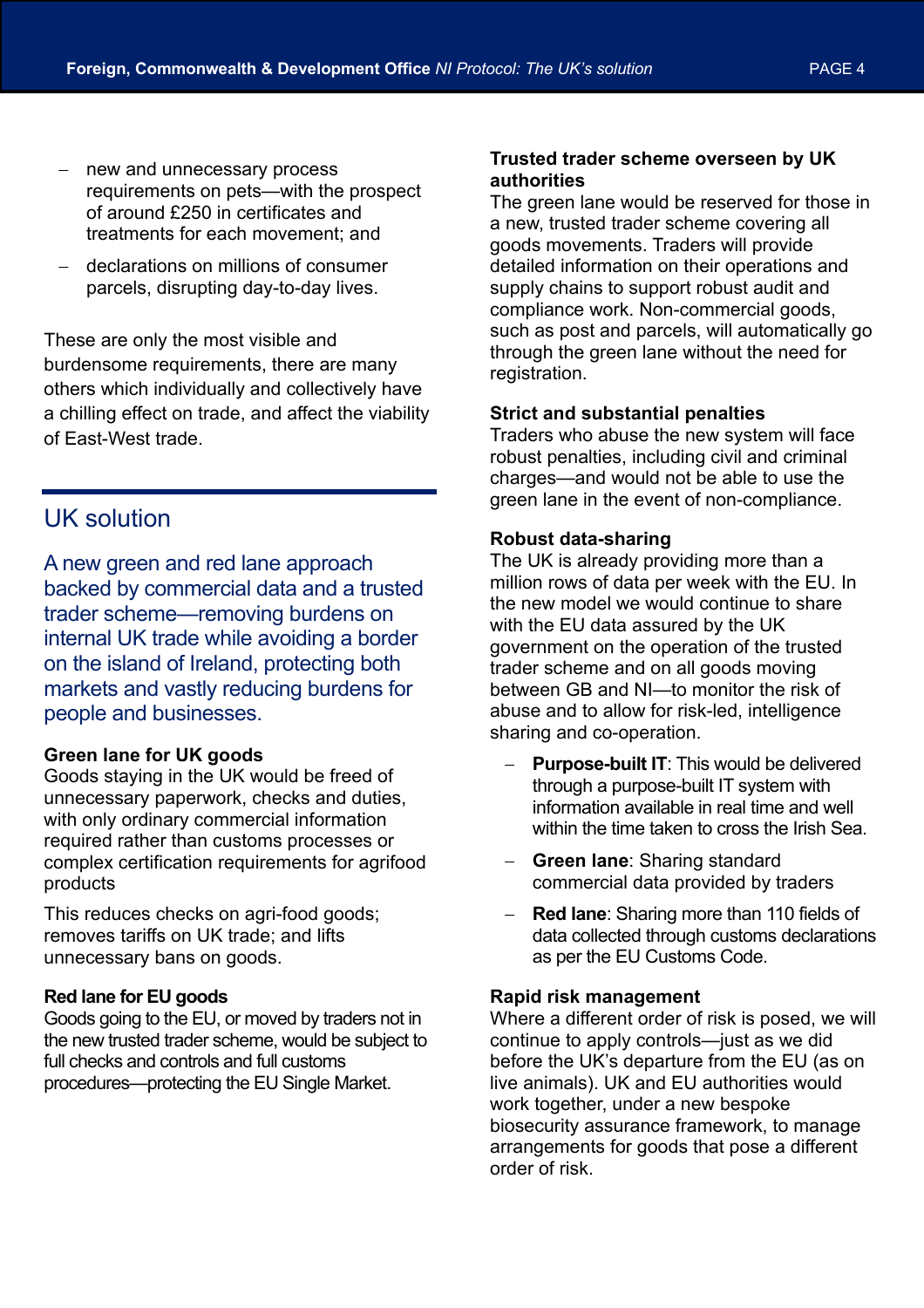UK solution: A new green and red lane approach backed by commercial data and a trusted trader scheme—removing burdens on internal UK trade while avoiding a border on the island of Ireland, protecting both markets and vastly reducing burdens for people and businesses.

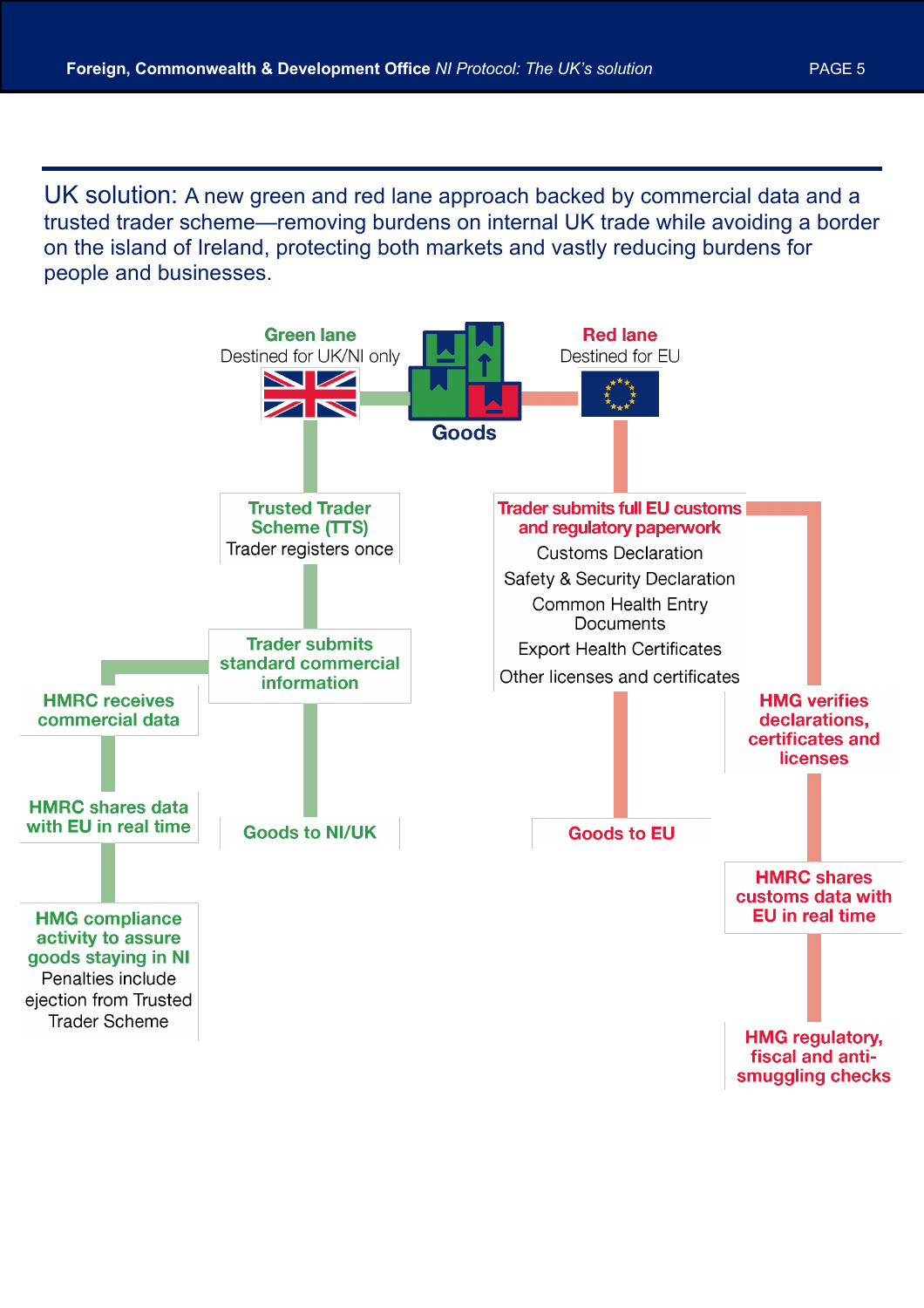# **2. Regulations**

## What is the problem

The rules applied by the Protocol place barriers between Great Britain and Northern Ireland—barriers which will only increase as UK and EU rules change over time.

Regulated goods need to comply with EU rules to be placed on the market in Northern Ireland, even when they will never enter the EU single market.

These rules create significant burdens for businesses, especially those trading exclusively within the UK: they require firms to complete new paperwork and processes, or comply with specific product requirements risking entire product lines being withdrawn or discontinued as EU regulations change

- The EU is reviewing front of package ('traffic light') food labelling— risking the discontinuation of thousands of product lines and the withdrawal of popular and important products, which will not be replaced by supply chains in the Republic of Ireland or EU.
- Appointing new representatives in NI could cost businesses £330-£1,400 per year; new tests could cost businesses from £500 to as much as £100,000 per product range; and new product markings could add £1,000 to £10,000 in costs.

This serves to deter companies from supplying customers in Northern Ireland— risking limitations on access to critical goods which cannot be sourced from elsewhere.

Despite progress on human medicines. gaps remain and there are still critical risks for veterinary medicines from the end of the year—with potentially half of all veterinary medicines for a variety of animals and livestock facing discontinuation.

With an estimated one-fifth of UK businesses selling manufactured goods in NI trading exclusively within the UK, particularly SMEs, NI traders will find it costly and increasingly difficult to receive goods from their existing GB suppliers.

## Why we need change

The Protocol insists that most goods meet EU rules to be put on the Northern Ireland market—with no room for flexibility.

**Goods made in Great Britain but sold exclusively in Northern Ireland are treated as 'imports'—** and face burdensome paperwork and processes – even though they never leave the UK.

**There is no mechanism to adapt or tailor goods rules for the Northern Ireland context**—relying solely on unilateral EU changes, regardless of their impact on UK internal trade.

**There is no durable framework for safeguarding Northern Ireland's place in the UK market**—despite the commitments in the Protocol to that effect, risks will only increase as rules change.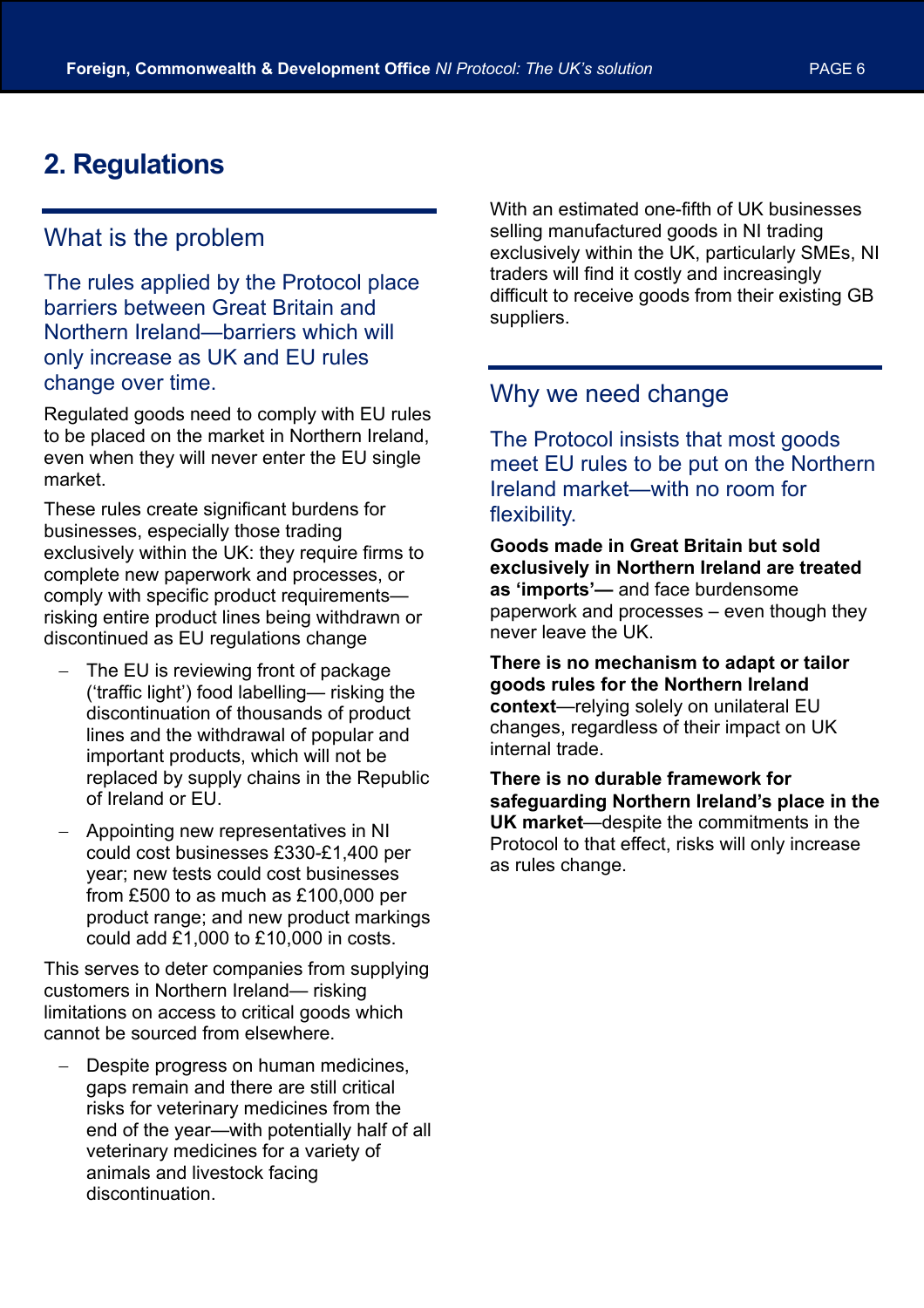## UK solution

A dual-regulatory regime that gives choice to NI business and can deal flexibly and durably with any barriers within the UK internal market, alongside robust commitments to protect the EU single market.

#### **A flexible choice for businesses and consumers**—we propose:

- Goods can be placed on the market in NI if they meet either UK rules, EU rules, or both— ensuring that consumers can access the products they want, and avoiding gaps on supermarket shelves.
- Goods marked for the EU need to meet all relevant EU standards—in the same way that they currently need to.
- Goods could be marked with either a CE or UKCA marking or both if they meet the relevant rules.
- Approval could be granted by UK or EU bodies respectively.
- This approach has been tried and tested in Great Britain—operating since January 2021 given the unfettered access we have guaranteed for NI goods.

## **Unfettered access for NI goods in all scenarios**

Whichever choice NI businesses make, they would be able to access the GB market with no barriers.

#### **Bespoke approaches where required**

We have been clear we would also work with industry to identify required modifications for specific sectors—ensuring at all times that we can address supply barriers.

#### **Robust protections for the EU market**

There would be a robust set of safeguards to avoid UK goods moving onto the EU market.

- Importers, manufacturers and producers will remain liable for placing goods on the market in accordance with the correct rules—goods being placed on the market in Ireland would need to meet EU rules, just as they do now. Stringent penalties will apply for traders found to have broken these rules.
- Agrifood goods could move from Great Britain into NI only in line with our Trusted Trader Scheme—with robust penalties applied for violations. The EU has already accepted that it is possible to demonstrate that goods can enter and remain in NI under the existing scheme for goods sold in supermarkets.
- Market surveillance authorities will continue to have powers to enforce product safety within the UK internal market—to enter premises, seize goods and pursue legal action for criminal offences all of which would continue to be risk-based and intelligence-led. These efforts would be intensified, alongside cooperation between authorities in the UK, the Republic of Ireland and the EU to support compliance activity and parallel operations.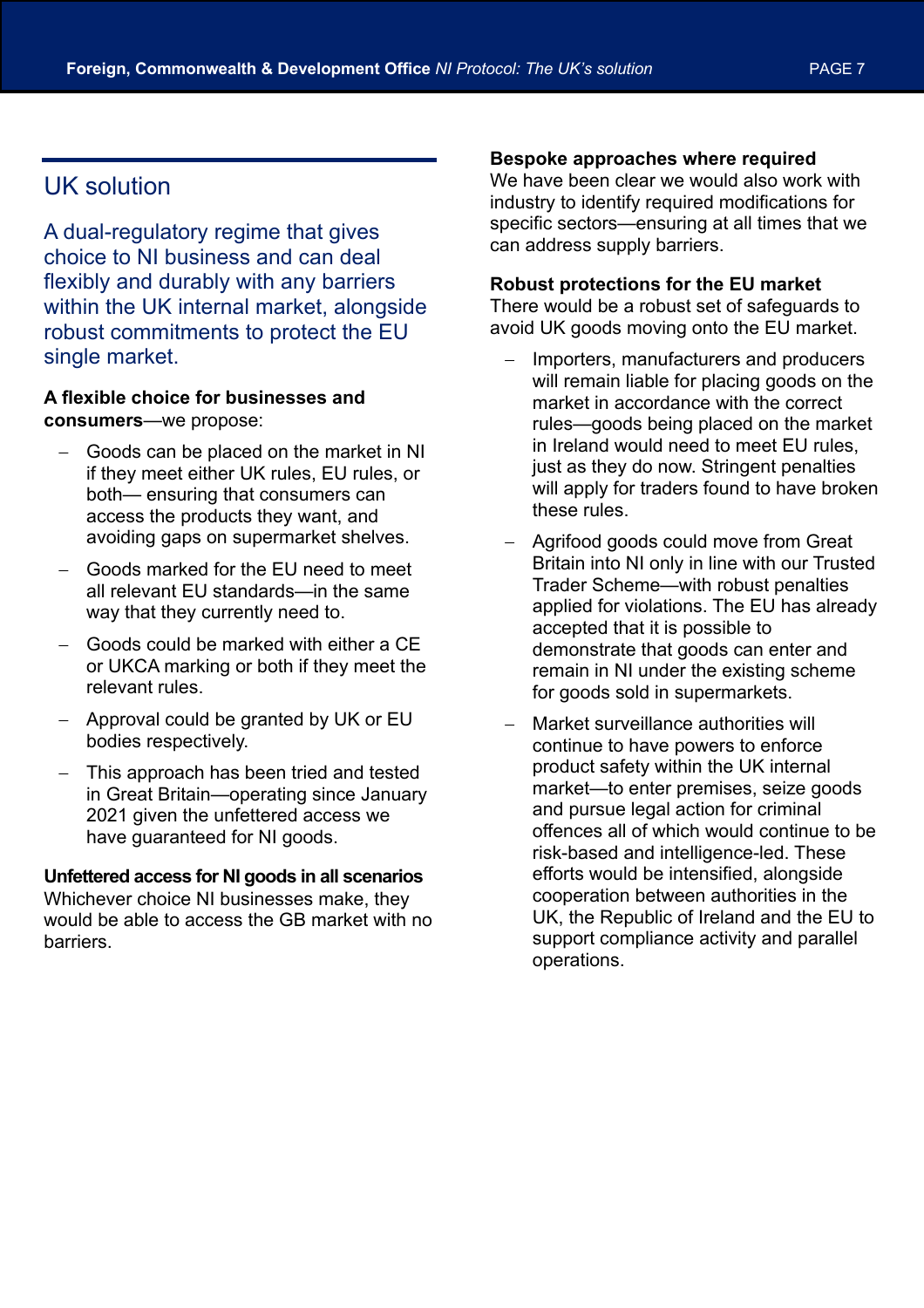## **3. Tax and spend**

## What is the problem

The Protocol stops Northern Ireland businesses and people from enjoying the same freedoms as counterparts elsewhere in the UK—despite there being minimal risk to the EU single market.

Though the UK-EU Trade and Cooperation Agreement agreed clear principles for open and fair competition on a zero-tariff and zero quota basis, EU state aid rules still apply in relation to trade between NI and the EUlimiting the level of support that may be granted in NI (or limit who is eligible, as with the COVID-19 Recovery Loan Scheme) without approval from the EU, creating significant uncertainty and a two-tiered system in the UK.

- This is despite the UK's track record as a low-subsidy area—often significantly lower than comparable Member States. The EU's own 2020 scorecard shows the UK gave fewer non-agricultural subsidies as a percentage of GDP than 17 of 27 EU Member States —yet this low risk profile is not reflected in arrangements under the Protocol.
- Northern Ireland is part of the UK's VAT and excise territory. However, as EU rules still apply on goods, people and businesses in NI are not guaranteed to benefit from UK VAT and excise reforms or reductions.
- This has prevented access to recently announced reliefs on energy-saving materials—costing families in NI up to £300 in VAT relief on a typical solar panel installation—and new alcohol duty structures.
- This is despite the UK operating its tax system fully in line with OECD best practice, and working with EU partners to continue work to raise standards (such as on global minimum tax rates).

## Why we need change

The Protocol restricts the UK from providing the same tax and spend policies in NI as the rest of the UK—with little room for flexibility.

**The Protocol applies EU state aid rules regardless of developments since –** Despite the robust subsidy control commitments agreed by the UK and EU in the Trade and Cooperation Agreement, which we have built on the in the Subsidy Control Act 2022, the Protocol applies EU state aid rules with no means to adapt to the new context or the real risk posed—with aid schemes in the UK heavily constrained by EU regulations and processes

**The Protocol does not allow for VAT and excise rules to be adapted for the unique context in Northern Ireland**—EU rules limit the UK Government's ability to responsively set VAT and excise rates and reliefs in Northern Ireland, even if the changes would have no impact on the EU.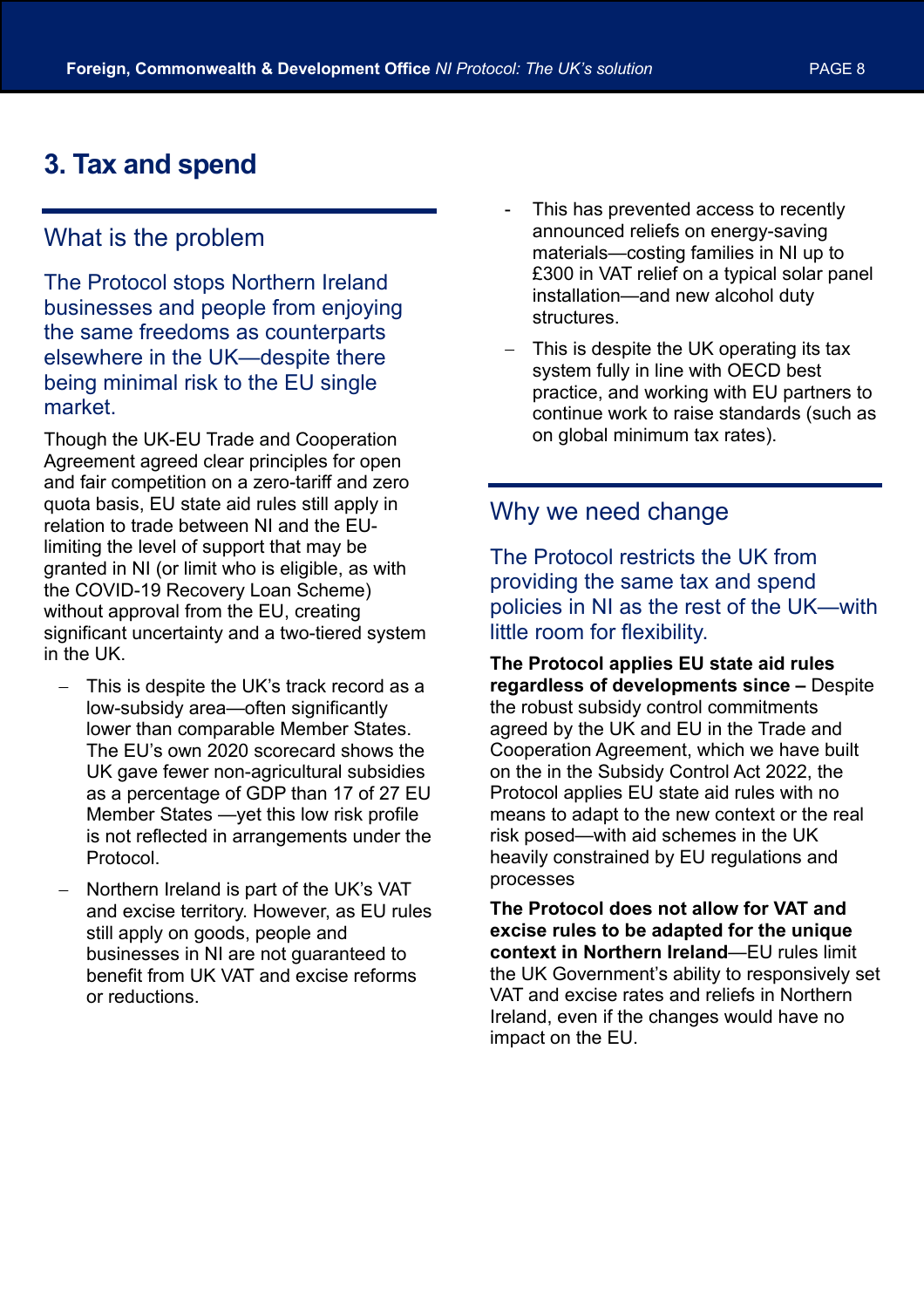## UK solution

New freedoms that allow the Government to provide support to companies and citizens across the UK—without any risks to the EU market.

#### **Managing subsidy control on a whole UK basis**

Relying on the binding commitments made by both sides in the UK-EU Trade and Cooperation Agreement—using the Subsidy Control Act 2022 to manage subsidies in the UK.

#### **Freedoms to set VAT and excise rates, reliefs and structures for the whole UK**

We would maintain the existing arrangements in the Protocol on VAT and excise to support trade on the island of Ireland. But we would provide freedom for Ministers to adapt or disapply rules so that people in NI can benefit from the same policies as those elsewhere in the UK.

#### **Bespoke mechanisms for dialogue**

Alongside existing structures for disputes and remedies in the Trade and Cooperation Agreement, the Withdrawal Agreement structures would also be used to provide rapid consultation and cooperation.